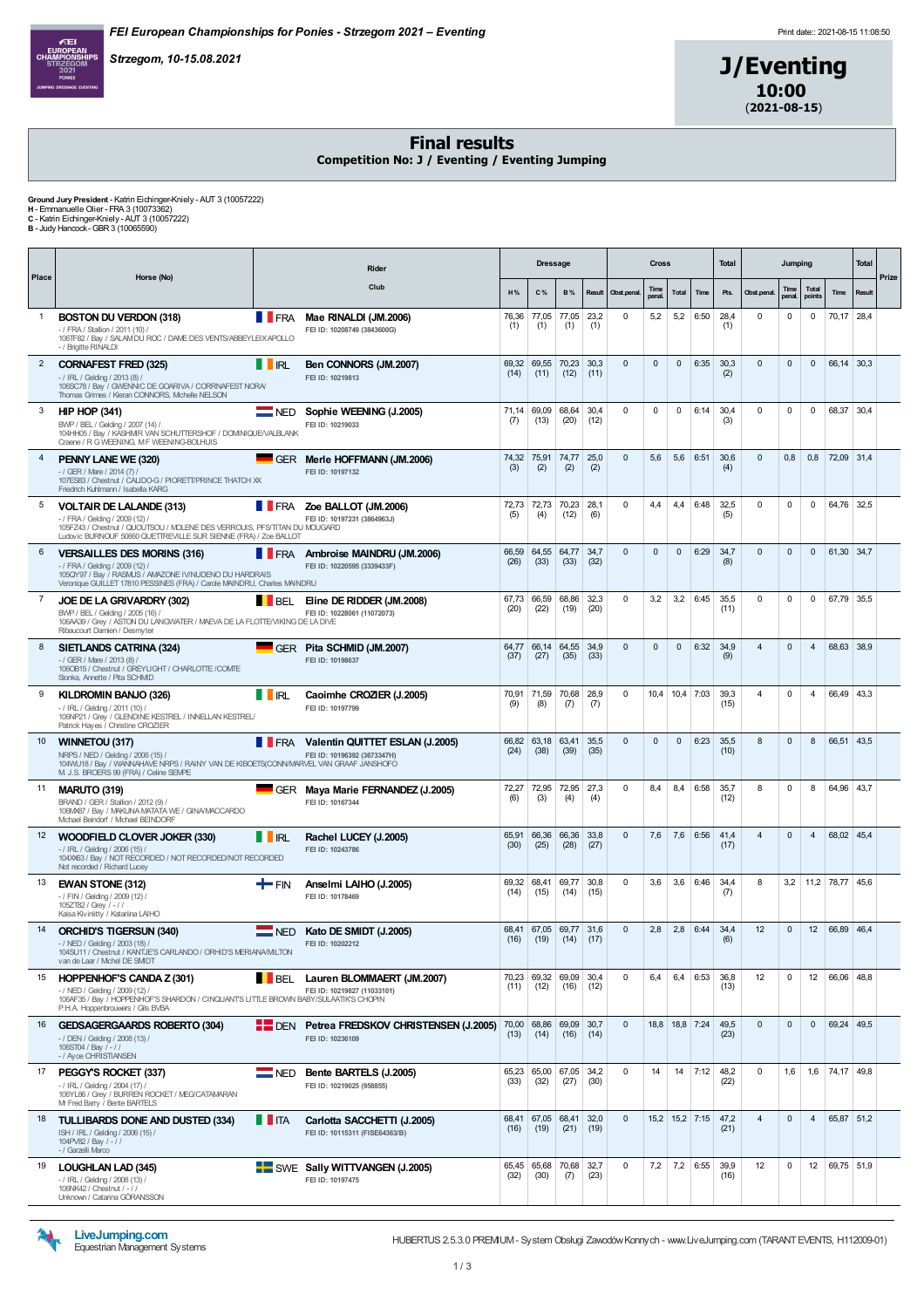|       |                                                                                                                                                                                                     |                | Rider                                                                  |               | <b>Dressage</b>                |                    |                      |               | <b>Cross</b>  |                  |      | <b>Total</b>                 |                           | Jumping        |                 |                 | Total  |       |
|-------|-----------------------------------------------------------------------------------------------------------------------------------------------------------------------------------------------------|----------------|------------------------------------------------------------------------|---------------|--------------------------------|--------------------|----------------------|---------------|---------------|------------------|------|------------------------------|---------------------------|----------------|-----------------|-----------------|--------|-------|
| Place | Horse (No)                                                                                                                                                                                          |                | Club                                                                   | H%            | C%                             | <b>B%</b>          | Result               | Obst.penal.   | Time<br>penal | <b>Total</b>     | Time | Pts.                         | Obst.penal.               | Time<br>penal. | Total<br>points | Time            | Result | Prize |
| 20    | QATAR DE MENDIS (311)<br>- / ESP / Mare / 2012 (9) /<br>106TP96 / Other / - / /<br>- / C.D. HIPICO AZKORRA DE IURRETA                                                                               | $E = ESP$      | Garazi LANDETA SMITH (J.2005)<br>FEI ID: 10209353                      | 65,00<br>(35) | 60,23<br>(45)                  | 63,86<br>(36)      | 37,0<br>(40)         | $\mathbf 0$   | 7,2           | 7,2              | 6:55 | 44,2<br>(19)                 | 8                         | $\mathbf 0$    | 8               | 65,56           | 52,2   |       |
| 21    | <b>CELESTE DU MONTIER (315)</b><br>- / FRA / Stallion / 2012 (9) /<br>106CF13 / Bay / TRICKY CHOICE DU PENA / EPINE II/ALHANAC<br>-/ Lea LEBBIHI                                                    |                | FRA Mathieu CUOMO (JM.2006)<br>FEI ID: 10217836 (3959529G)             | 73,41<br>(4)  | 72,73<br>(4)                   | 74,77<br>(2)       | 26,4<br>(3)          | 20            | 4,4           | 24,4 6:48        |      | 50,8<br>(25)                 | 0                         | 1,6            | 1,6             | 74,61           | 52,4   |       |
| 22    | <b>BRUCKLESS ELMAR (328)</b><br>- / IRL / Gelding / 2005 (16) /<br>105PT67 / Grev / - / /<br>Clive Evans / Orla Murtagh                                                                             | <b>TRL</b>     | Grace MURTAGH (J.2005)<br>FEI ID: 10219657                             | 59.77<br>(46) | 61,82<br>(43)                  | 62,27<br>(42)      | 38.7<br>(45)         | $\mathbf{0}$  | 4,4           | 4,4              | 6:48 | 43,1<br>(18)                 | 8                         | 1,6            | 9,6             | 74,81 52,7      |        |       |
| 23    | <b>HESTEKLEWA MELANIE (306)</b><br>- / DEN / Mare / 2013 (8) /<br>106SP39 / Grey / -//<br>Fam. Kaas / Mai KAAS                                                                                      |                | DEN Maiken MEGLBY IVERSEN (J.2005)<br>FEI ID: 10220541                 | (18)          | 68,18 66,59<br>(22)            | 67,73<br>(23)      | 32,5<br>(21)         | 0             | 5,2           | 5,2              | 6:50 | 37,7<br>(14)                 | 16                        | $\mathbf 0$    | 16              | 67,81           | 53,7   |       |
| 24    | <b>MALIBU (346)</b><br>- / SWE / Mare / 2008 (13) /<br>105BH55 / Chestnut / FABIAN II RW 79 / SWEDISH PICCOLO/PICCOLO<br>Katarina Grimsholm / Helena JOHNSSON                                       |                | SWE Julia OSCARSSON (JM.2006)<br>FEI ID: 10235906                      | (31)          | 65,68 66,59<br>(22)            | 65,91<br>(30)      | 33,9<br>(29)         | $\mathbf 0$   | 16            | 16               | 7:17 | 49,9<br>(24)                 | $\overline{4}$            | 0,8            | 4,8             | 72,40 54,7      |        |       |
| 25    | <b>RATHCLINE DREAM (323)</b><br>-/ IRL / Gelding / 2010 (11) /<br>106AC74 / Bay / GWENNIC DE GOARIVA / ANDY'S DREAMANDY'S PRIDE<br>Mr Thomas P Kearns / Linn Marie SCHLÜTTER                        |                | GER Linn Marie SCHLÜTTER (JM.2006)<br>FEI ID: 10218916                 | 70.91<br>(9)  | 72,27<br>(6)                   | 69,09<br>(16)      | 29.2<br>(9)          | 20            | 2.8           | 22,8 6:44        |      | 52<br>(26)                   | $\overline{4}$            | $\mathbf 0$    | $\overline{4}$  | 65,36           | 56     |       |
| 26    | <b>KATLEEN 3 (322)</b><br>BRAND / GER / Mare / 2007 (14) /<br>106XC79 / Bav / KENZO / PRIMADONNA/POWER STAR B<br>Stefanie Kühn / Amelie NOTTMEIER, Theo NOTTMEIER                                   |                | GER Amelie NOTTMEIER (J.2005)<br>FEI ID: 10216479                      | (21)          | 67,50 66,14<br>(27)            | 65,91<br>(30)      | 33,5<br>(26)         | 11            | 8,4           | 19,4 6:58        |      | 52,9<br>(27)                 | $\overline{4}$            | $\mathbf 0$    | $\overline{4}$  | 63,85 56,9      |        |       |
| 27    | LON MAC LIOMHTHA (327)<br>- / IRL / Gelding / 2009 (12) /<br>106SF58 / Grey / SILVER SHADOW / OCEAN BEALTAINE/<br>Avril Hobson / Avril HOBSON                                                       | <b>II</b> RL   | Sarah KEANE (J.2005)<br>FEI ID: 10218275                               | 63,86<br>(40) | 62,50<br>(40)                  | 62,27<br>(42)      | 37,1<br>(42)         | 0             | 9,6           | 9,6              | 7:01 | 46,7<br>(20)                 | 12                        | 0              | 12              | 67,95 58,7      |        |       |
| 28    | ROCKON PEDRO (329)<br>ISH / IRL / Gelding / 2011 (10) /<br>106BQ68 / Grey / NEWTOWN PEDRO / GASOLINE ALLEY/<br>Brendan Andrews / Carol SWAN                                                         | IRL            | Ted O'LEARY (J.2005)<br>FEI ID: 10197585                               | (7)           | 71,14 71,14<br>(9)             | 70,68<br>(7)       | 29,0<br>(8)          | 20            |               | 10,4 30,4 7:03   |      | 59,4<br>(29)                 | $\mathbf 0$               | $\mathbf{0}$   | $\mathbf 0$     | 64.10 59.4      |        |       |
| 29    | UT MAJEUR DE JANIERE (314)<br>- / FRA / Gelding / 2008 (13) /<br>106LV12 / Bay / MAD DU BOSC / LAKME DE LA JANIERE/ROCAMBOLE III<br>- / Francois BREUIL                                             | <b>FRA</b>     | Come BREUIL (J.2005)<br>FEI ID: 10218579 (3889362P)                    | 74,55<br>(2)  | 71,82<br>(7)                   | 71,14<br>(5)       | 27.5<br>(5)          | 20            | 14            | 34               | 7:12 | 61.5<br>(30)                 | 8                         | $\mathbf 0$    | 8               | 67,24 69,5      |        |       |
| 30    | KURANT (344)<br>- / SWE / Gelding / 2004 (17) /<br>105JA52 / Chestnut / -//<br>Esse Blom / Karin COLLIN                                                                                             |                | SWE Evelina COLLIN (J.2005)<br>FEI ID: 10236269                        | (44)          | 60,91 62,05<br>(41)            | 62,27<br>(42)      | 38,3<br>(44)         | $\mathbf 0$   |               | 18,8 18,8 7:24   |      | 57,1<br>(28)                 | 16                        | 0,4            |                 | 16,4 71,53 73,5 |        |       |
| 31    | <b>KANTJE'S IRLANDO (303)</b><br>KWPN / NED / Gelding / 2013 (8) /<br>107EW01 / Bay / KANSHEBBER / KANTJE'S FRISHA/JASPER<br>- / Jan COENEGRACHTS                                                   |                | <b>BEL Arne COENEGRACHTS (JM.2006)</b><br>FEI ID: 10233923 (11127256)  | 65,23<br>(33) | 64,32<br>(34)                  | 63,86<br>(36)      | 35,5<br>(35)         | 20            |               | 14,8 34,8 7:14   |      | 70,3<br>(31)                 | 8                         | 1,2            | 9,2             | 73,94 79,5      |        |       |
| 32    | WINNIE'S LAD (331)<br>$-$ / IRL / Gelding / 2011 (10) /<br>107EG12 / Other / SHADOWS DUN / WINNIE'S GIRL/CORAL LAD<br>- / PAVESI MONICA                                                             | <b>I</b> ITA   | Alessandro Massimo BERTONI (JM.2008)<br>FEI ID: 10231210 (FISE16351/C) | (38)          | 64.55 64.32<br>(34)            | 62,50<br>(41)      | 36,2<br>(38)         | 20            | 26            | 46               | 7:42 | 82,2<br>(33)                 | $\mathbf 0$               | $\mathbf 0$    | $\mathbf 0$     | 66,20 82,2      |        |       |
| 33    | <b>CORRNAFEST BARNEY (336)</b><br>- / IRL / Stallion / 2009 (12) /<br>105YW32 / Grey / MURPHY'S OSCAR / CORRNAFEST DOLLY/TULIRA ROBUCK<br>- / Giulia NICASTRI                                       | <b>THEFTA</b>  | Giulia NICASTRI (JM.2006)<br>FEI ID: 10167059 (FISE39878/E)            | 66.36<br>(27) | 67.27<br>(18)                  | 70,68 31,9<br>(7)  | (18)                 | 20            |               | 27,2 47,2 7:45   |      | 79.1<br>(32)                 | 8                         | 0,8            | 8,8             | 72,74 87,9      |        |       |
| 34    | <b>BALLYLEE VILLA LASS (308)</b><br>- / ESP / Mare / 2011 (10) /<br>106TO26 / Bay / SLACKPORT PRINCE / VILLA DAWN/<br>- / Juan Manuel HEREDIA RODRIGUEZ                                             |                | <b>E</b> ESP Claudia HEREDIA BAENA (JM.2006)<br>FEI ID: 10209349       | (23)          | 67,05 66,82<br>(21)            | 68,18 32,6<br>(22) | (22)                 | 40            |               | 19,6 59,6 7:26   |      | 92,2<br>(35)                 | $\overline{4}$            | $\mathsf 0$    | $\overline{4}$  | 68,60 96,2      |        |       |
|       | TINNACROSS BOY (335)<br>ISH / IRL / Male / 2004 (17) /<br>102ZN27 / Other / - / /<br>- / magliari galante adalberto                                                                                 | <b>THE ITA</b> | Alfredo NEGRI ARNOLDI (JM.2006)<br>FEI ID: 10190170 (FISE65714/G)      | (35)          | 65,00 66,36<br>(25)            | 67,27<br>(25)      | 33,8<br>(27)         | 20            |               | $33,6$ 53,6 8:01 |      | 87,4<br>(34)                 | EL (FR)                   |                |                 |                 |        |       |
|       | <b>ODDEN'S REPLAY (307)</b><br>- / DEN / Gelding / 2010 (11) /<br>106UU49 / Bay / PEDRO / ODDEN'S DAYTONNA/<br>Catherine B. Tsangaratos / Jannie Maria NIELSEN                                      |                | DEN Emilie NIELSEN (J.2005)<br>FEI ID: 10218989                        | 60,45<br>(45) | 59,77<br>(46)                  | 61,82 39,3<br>(46) | (46)                 | 40            |               |                  |      | 39,6 79,6 8:16 118,9<br>(36) | WD (2nd<br>H <sub>l</sub> |                |                 |                 |        |       |
|       | HESTEKLEWA BE MY BEST SMOKEY (305) <b>FE</b> DEN Siw KAAS (J.2005)<br>- / DEN / Gelding / 2011 (10) /<br>106EA73 / Other / - / /<br>FAMILIEN KAAS & HEMMINGSEN / Kennet HEMMINGSEN, Anne Marie KAAS |                | FEI ID: 10177974 (1108635)                                             | (11)          | 70,23 70,23<br>(10)            | 70,91<br>(6)       | 29,5<br>(10)         | EL (FR)       |               |                  |      |                              |                           |                |                 |                 |        |       |
|       | <b>GOLDEN GROVE SIMON (321)</b><br>$-$ / IRL / Male / 2006 (15) /<br>104XP20 / Chestnut / BALLYSIMON / GOLDEN GROVE TAMARA/HOLYOAKE CZAR<br>- / Hayessen, Dagmar                                    |                | GER Ella KRUEGER (JM.2006)<br>FEI ID: 10164868                         | (19)          | 67,95 67,95 70,45 31,2<br>(16) |                    | $(11)$ $(16)$        | EL(R)         |               |                  |      |                              |                           |                |                 |                 |        |       |
|       | DOUGLAS (333)<br>$-1 - 1$ Gelding / 2011 (10) /<br>106MA33 / Grey / SHADOWS DUN / GLENISHEEN LASS/TULIRA ROBUCK<br>- / MANNONI ALESSIO                                                              | <b>THEFTA</b>  | Giulia MANNONI (JM.2006)<br>FEI ID: 10188306 (FISE50001/G)             | (27)          | 66,36 67,73 67,73 32,7<br>(17) | (23)               | (23)                 | EL (FR)       |               |                  |      |                              |                           |                |                 |                 |        |       |
|       | <b>FERNHILL FIRST LADY (338)</b><br>-/ IRL / Mare / 2006 (15) /<br>105FV32 / Other / SEOIGEACH / ARAN SUZY/<br>Paul Timlin / Jeanine STEENTJES                                                      |                | NED Senna VAN HOUTE (JM.2006)<br>FEI ID: 10169655                      | (21)          | 67,50 65,91<br>(29)            | (25)               | $67,27$ 33,1<br>(25) | $EL$ ( $FR$ ) |               |                  |      |                              |                           |                |                 |                 |        |       |
|       | ROBIN HOOD (342)<br>- / NED / Gelding / 2010 (11) /<br>105PP05 / Bay / OOSTERBROEK FRANCOIS / KANTJE'S CAPRICE/KANTJE'S RONALDO<br>J. Teunisse-Beekmans / Ivy VAN DER KOLK                          |                | NED Ivy VAN DER KOLK (J.2005)<br>FEI ID: 10203402                      | (24)          | 66,82 63,41<br>(37)            | (29)               | 66,14 34,5<br>(31)   | EL (FR)       |               |                  |      |                              |                           |                |                 |                 |        |       |
|       | WOODY'S GIRL (343)<br>- / GBR / Mare / 2005 (16) /<br>106SN12 / Grey / -//<br>Unknown / Sofia ANDLER KVARNSTRAND                                                                                    |                | SWE Selma KVARNSTRAND (JM.2006)<br>FEI ID: 10207664                    | (27)          | 66,36 65,23 62,95 35.1<br>(31) | (40)               | (34)                 | EL(R)         |               |                  |      |                              |                           |                |                 |                 |        |       |
|       | <b>CALLOWFEENISH ROCK (310)</b><br>$-$ / IRL / Male / 2004 (17) /<br>106LW59 / Other / CALLOWFEENISH BUACHAILL / CALLOWFEENISH ROSIE/<br>- / Mario PLAZA BARRANCO                                   | $E = ESP$      | Jimena HERRERO MOLINA (JM.2006)<br>FEI ID: 10209441                    | 63,18<br>(41) | 63,64<br>(36)                  | 64,77<br>(33)      | 36,1<br>(37)         | EL(R)         |               |                  |      |                              |                           |                |                 |                 |        |       |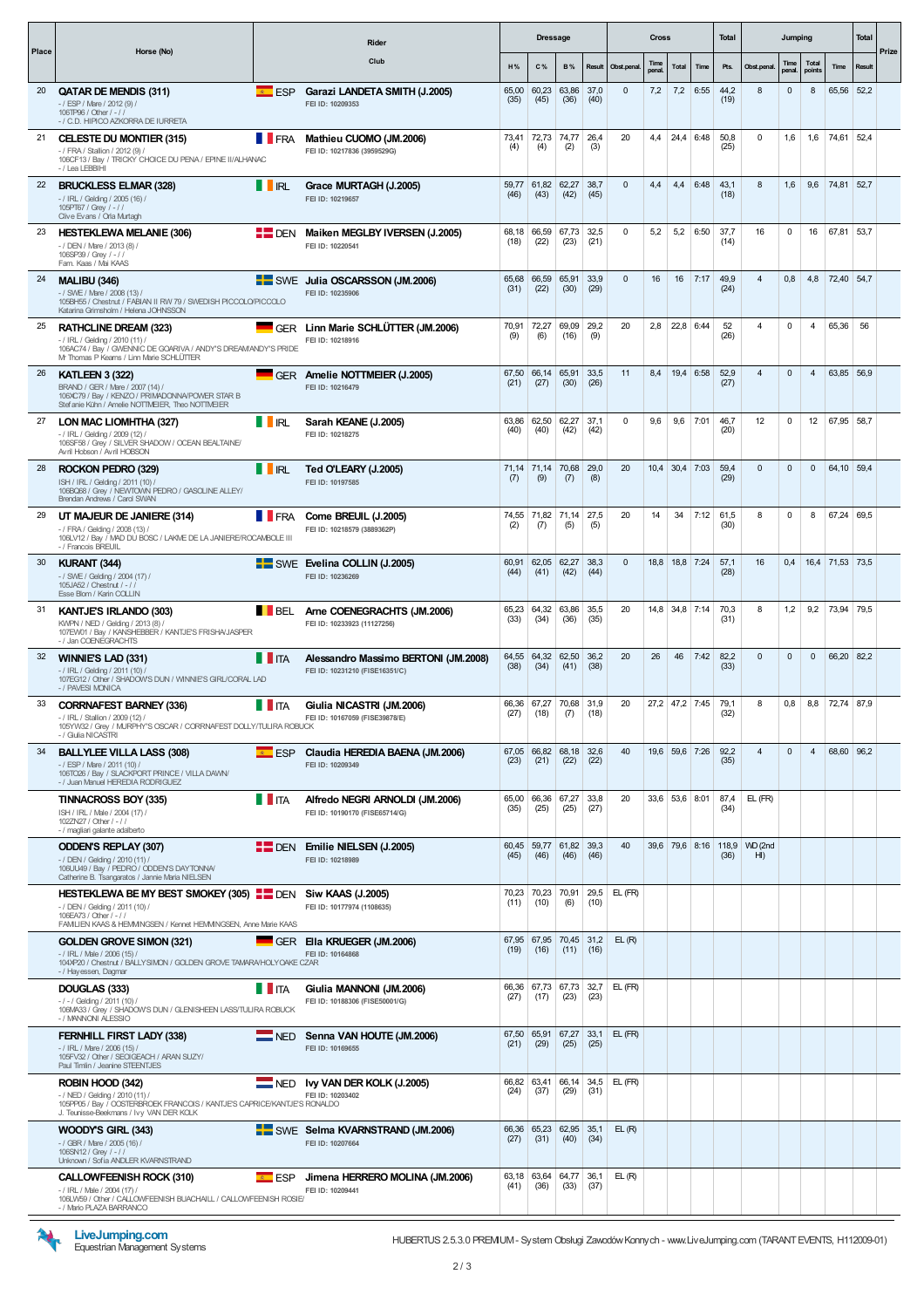| <b>Place</b> | Horse (No)                                                                                                                                                                                       | Rider<br>Club<br>H%                                          |               | <b>Dressage</b> |                      |      | <b>Cross</b>                   |                |       |        | <b>Total</b> | Jumping     |                             |  |      | Total         | Prize |
|--------------|--------------------------------------------------------------------------------------------------------------------------------------------------------------------------------------------------|--------------------------------------------------------------|---------------|-----------------|----------------------|------|--------------------------------|----------------|-------|--------|--------------|-------------|-----------------------------|--|------|---------------|-------|
|              |                                                                                                                                                                                                  |                                                              |               | C%              |                      |      | B% Result Obst.penal.          | Time<br>penal. | Total | Time I | Pts.         | Obst.penal. | Time Total<br>penal. points |  | Time | <b>Result</b> |       |
|              | <b>DISNEY (309)</b><br>$E = ESP$<br>-/ ESP / Mare / 2011 (10) /<br>106UI23 / Grey / - / /<br>- / Ana GOMEZ                                                                                       | Paula ESCALANTE GOMEZ (J.2005)<br>FEI ID: 10209805           | 62,05<br>(43) | 62,95<br>(39)   | $65,23$ 36,6<br>(32) | (39) | EL(R)                          |                |       |        |              |             |                             |  |      |               |       |
|              | $\blacksquare$ ITA<br><b>CAMELOT DAMGAARD (332)</b><br>DWB / DEN / Stallion / 2005 (16) /<br>103QV43 / Bay / BEAUJOLAIS / CASTANIE DAMGAARD/SARNAU VENTURE<br>- / SILVER OAK REAL ESTATE COMPANY | Leopoldo PETRINI (JM.2006)<br>FEI ID: 10221955 (FISE36683/A) | (39)          | (44)            | (38)                 | (40) | 64,09 61,36 63,64 37,0 EL (FR) |                |       |        |              |             |                             |  |      |               |       |
|              | <b>WOLFENHOFS NESTA (339)</b><br>$-$ / NED / Mare / 2010 (11) /<br>106YL87 / Chestnut / PIONIER'S BALTAZAR / NEERVELD'S DAMNAVINKENHOVE ORLANDO<br>Christel Lauwereins / Danielle LAFFRA         | NED Renzo LAFFRA (J.2005)<br>FEI ID: 10219026                | (42)          | (41)            | (45)                 | (43) | 62,50 62,05 62,05 37,8 EL (FR) |                |       |        |              |             |                             |  |      |               |       |

| <b>Tchnical data CROSS/JUMPING</b> |                                                    |                |  |  |  |  |  |  |  |  |
|------------------------------------|----------------------------------------------------|----------------|--|--|--|--|--|--|--|--|
| Height                             | Obstacles<br>24/11                                 | Jumps<br>32/14 |  |  |  |  |  |  |  |  |
| 3440/410                           | Distance (m) Tempo (m/min) Time allowed<br>520/350 | 397/71 s       |  |  |  |  |  |  |  |  |
| Took-off                           | Finished                                           |                |  |  |  |  |  |  |  |  |

Technical Delegate:

Gaston Bileitczuk

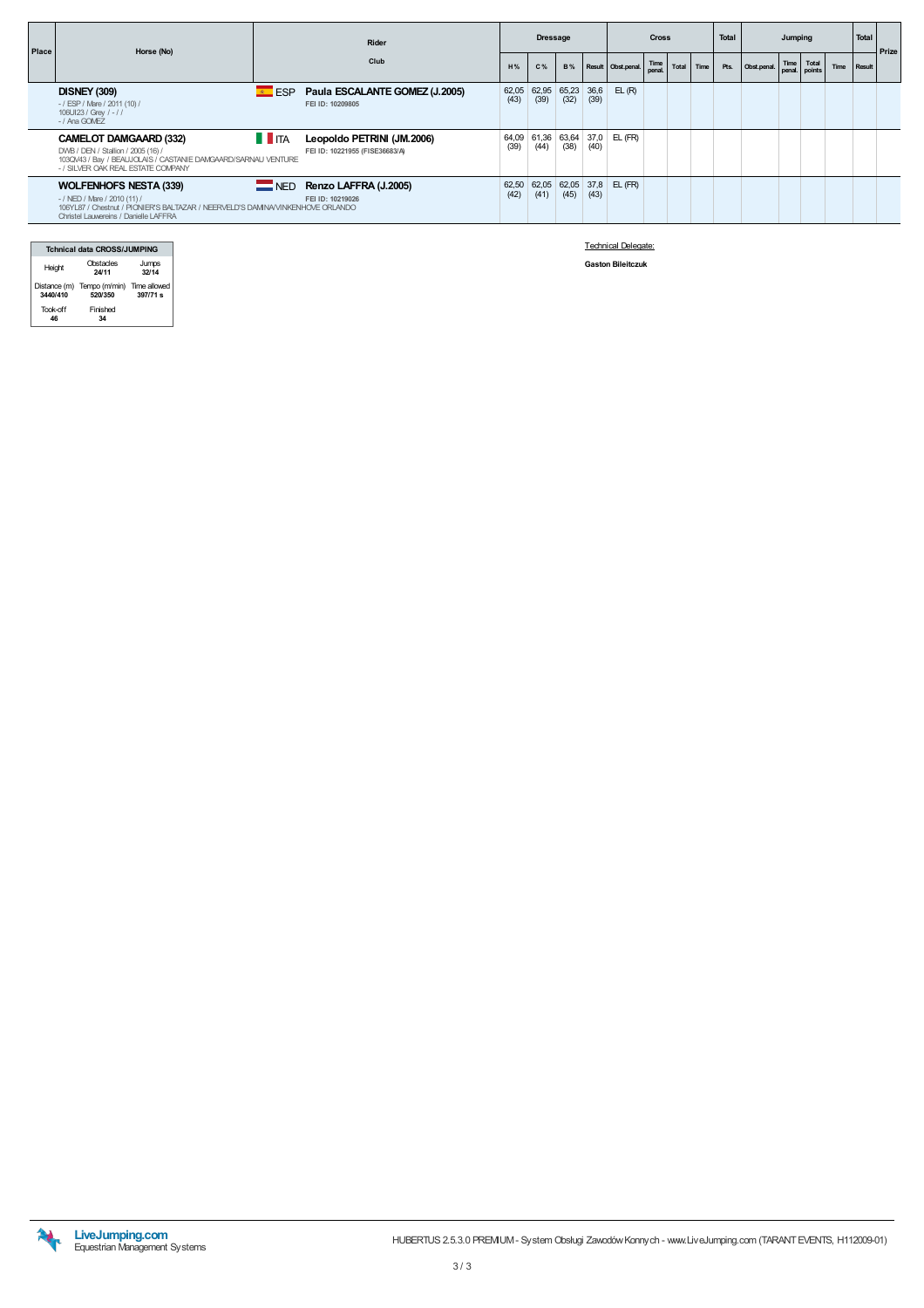



Team Results Competition No: J / Eventing / Eventing Jumping

Ground Jury President - Katrin Eichinger-Kniely - AUT 3 (10057222) H - Emmanuelle Olier - FRA 3 (10073362) C - Katrin Eichinger-Kniely - AUT 3 (10057222)

Strzegom, 10-15.08.2021

B - Judy Hancock-GBR3 (10065590)

### 1 - France (FRA) - Emmanuel Quittet

| <b>No</b> | Horse (No) | <b>Rider</b>                                                                                                                                                                                                        | After        | <b>Cross</b>                                                              | After Cross-    | After      |              |         |
|-----------|------------|---------------------------------------------------------------------------------------------------------------------------------------------------------------------------------------------------------------------|--------------|---------------------------------------------------------------------------|-----------------|------------|--------------|---------|
|           |            |                                                                                                                                                                                                                     |              | Club                                                                      | <b>Dressage</b> | Obst.penal | Country      | Jumping |
|           |            | <b>CELESTE DU MONTIER (315)</b><br>- / FRA / Stallion / 2012 (9) /<br>106CF13 / Bay / TRICKY CHOICE DU PENA / EPINE II/ALHANAC<br>-/Lea LEBBIHI                                                                     | <b>TERA</b>  | Mathieu CUOMO (JM.2006)<br>FEI ID: 10217836 (3959529G)                    | 26,4<br>(3)     | 20         | 50,8<br>(25) | 52.4    |
|           |            | <b>WINNETOU (317)</b><br>NRPS / NED / Gelding / 2006 (15) /<br>104WU18 / Bay / WANNAHAVE NRPS / RAINY VAN DE KIBOETS(CONN/MARVEL VAN GRAAF JANSHOFO<br>M J.S. BROERS 99 (FRA) / Celine SEMPE                        |              | <b>FRA</b> Valentin QUITTET ESLAN (J.2005)<br>FEI ID: 10196392 (3673347H) | 35,5<br>(35)    | $\Omega$   | 35,5<br>(10) | 43,5    |
|           |            | <b>VOLTAIR DE LALANDE (313)</b><br>- / FRA / Gelding / 2009 (12) /<br>105FZ43 / Chestnut / QUOUTSOU / MOLENE DES VERROUIS. PFS/TITAN DU MOUGARD<br>Ludovic BURNOUF 50660 QUETTREVILLE SUR SIENNE (FRA) / Zoe BALLOT |              | <b>FRA</b> Zoe BALLOT (JM.2006)<br>FEI ID: 10197231 (3864963J)            | 28,1<br>(6)     | $\Omega$   | 32,5<br>(5)  | 32,5    |
|           |            | <b>BOSTON DU VERDON (318)</b><br>- / FRA / Stallion / 2011 (10) /<br>106TF82 / Bay / SALAM DU ROC / DAME DES VENTS/ABBEYLEIX APOLLO<br>- / Brigitte RINALDI                                                         | <b>T</b> FRA | Mae RINALDI (JM.2006)<br>FEI ID: 10208749 (3843600G)                      | 23,2<br>(1)     | $\Omega$   | 28,4<br>(1)  | 28,4    |
|           |            |                                                                                                                                                                                                                     |              | <b>TOTAL:</b>                                                             | 77,7            |            | 96,4         | 104,4   |

## 2 - Germany (GER) - Nina Stegemann

| <b>No</b> | Horse (No)                                                                                                                                                       |            | After                                             | <b>Cross</b>    | <b>After Cross-</b> | After        |         |
|-----------|------------------------------------------------------------------------------------------------------------------------------------------------------------------|------------|---------------------------------------------------|-----------------|---------------------|--------------|---------|
|           |                                                                                                                                                                  |            | Club                                              | <b>Dressage</b> | Obst.penal.         | Country      | Jumping |
| 2         | <b>MARUTO (319)</b><br>BRAND / GER / Stallion / 2012 (9) /<br>106MX87 / Bay / MAKUNA MATATA WE / GINA/MACCARDO<br>Michael Beindorf / Michael BEINDORF            | <b>GER</b> | Maya Marie FERNANDEZ (J.2005)<br>FEI ID: 10167344 | 27,3<br>(4)     | $\Omega$            | 35,7<br>(12) | 43,7    |
|           | <sup>2</sup> SIETLANDS CATRINA (324)<br>$-$ / GER / Mare / 2013 (8) /<br>106OB15 / Chestnut / GREYLIGHT / CHARLOTTE /COMTE<br>Slonka, Annette / Pita SCHMD       | <b>GER</b> | Pita SCHMID (JM.2007)<br>FEI ID: 10198637         | 34,9<br>(33)    | $\Omega$            | 34,9<br>(9)  | 38,9    |
| 2         | PENNY LANE WE (320)<br>$-$ / GER / Mare / 2014 (7) /<br>107ES83 / Chestnut / CALIDO-G / PIORETT/PRINCE THATCH XX<br>Friedrich Kuhlmann / Isabella KARG           | <b>GER</b> | Merle HOFFMANN (JM.2006)<br>FEI ID: 10197132      | 25,0<br>(2)     | 0                   | 30,6<br>(4)  | 31,4    |
| 2         | <b>GOLDEN GROVE SIMON (321)</b><br>$-$ / IRL / Male / 2006 (15) /<br>104XP20 / Chestnut / BALLYSIMON / GOLDEN GROVE TAMARA/HOLYOAKE CZAR<br>- / Hayessen, Dagmar |            | GER Ella KRUEGER (JM.2006)<br>FEI ID: 10164868    | 31,2<br>(16)    | E(E(R))             |              |         |
|           |                                                                                                                                                                  |            | TOTAL:                                            | 83,5            |                     | 101,2        | 114     |

#### 3 - Ireland (IRL) - Becky Cullen

|  |  | <b>Cross</b> |  |  |
|--|--|--------------|--|--|

LiveJumping.com<br>Equestrian Management Systems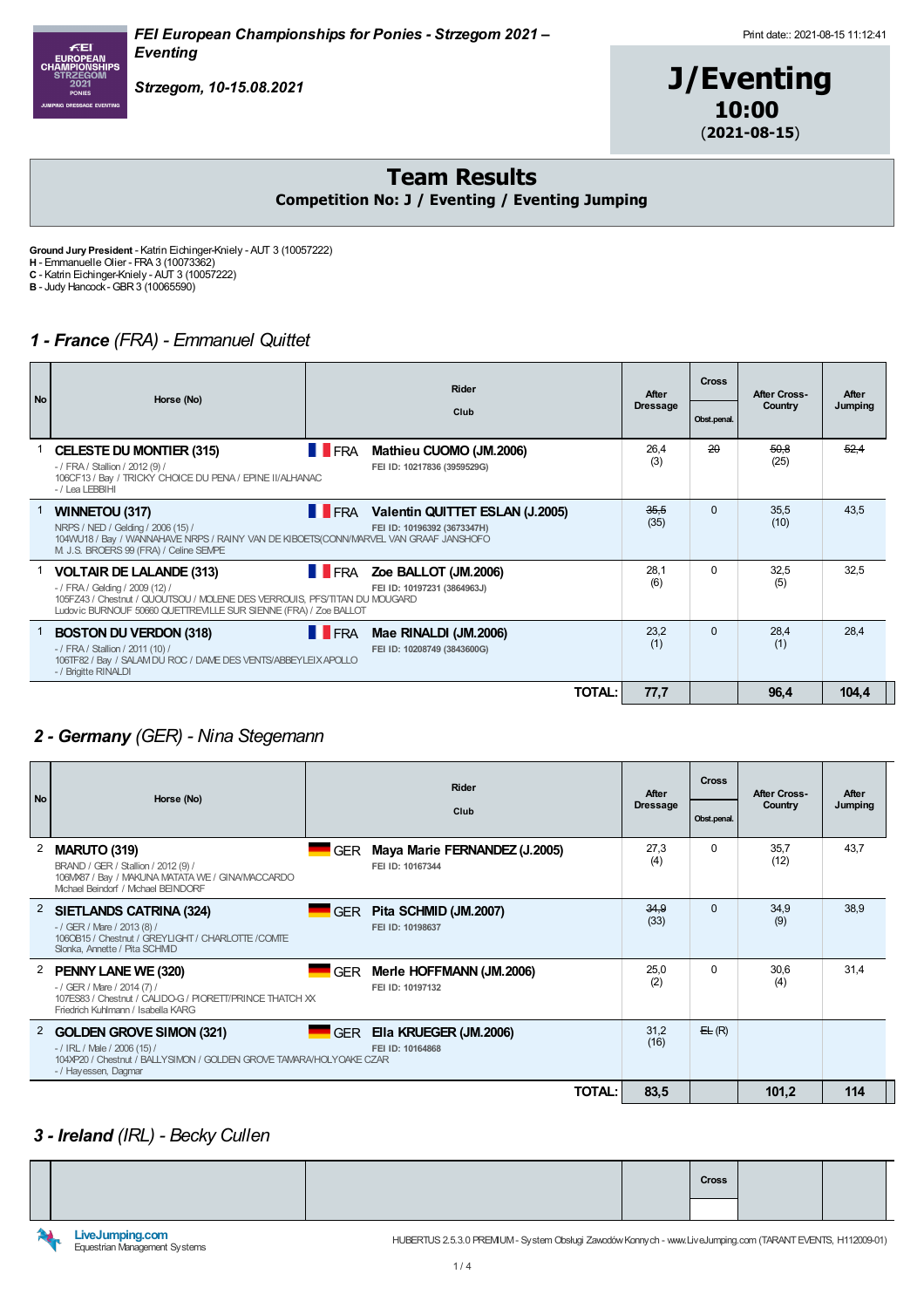| <b>No</b><br><b>No</b> | Horse (No)                                                                                                                                                                 | Rider<br>Rider<br>Horse (No)<br>Club |                                              |                 |                 | After Cross-<br>AfGouChtoss- | After<br><b>Jukiteing</b> |
|------------------------|----------------------------------------------------------------------------------------------------------------------------------------------------------------------------|--------------------------------------|----------------------------------------------|-----------------|-----------------|------------------------------|---------------------------|
|                        |                                                                                                                                                                            |                                      | Club                                         | <b>Dressage</b> | Obst.penal.     | Country                      | Jumping                   |
|                        |                                                                                                                                                                            |                                      |                                              |                 | Obst.penal.     |                              |                           |
|                        | ROCKON PEDRO (329)<br>ISH / IRL / Gelding / 2011 (10) /<br>106BQ68 / Grey / NEWTOWN PEDRO / GASOLINE ALLEY/<br>Brendan Andrews / Carol SWAN                                | <b>II</b> RL                         | Ted O'LEARY (J.2005)<br>FEI ID: 10197585     | 29.0<br>(8)     | $\overline{20}$ | $-59.4$<br>(29)              | 59,4                      |
| 3                      | LON MAC LIOMHTHA (327)<br>$-$ / IRL / Gelding / 2009 (12) /<br>106SF58 / Grey / SILVER SHADOW / OCEAN BEALTAINE/<br>Avril Hobson / Avril HOBSON                            | IRL                                  | Sarah KEANE (J.2005)<br>FEI ID: 10218275     | 37,1<br>(42)    | $\Omega$        | 46.7<br>(20)                 | 58,7                      |
| 3                      | KILDROMIN BANJO (326)<br>$-$ / IRL / Gelding / 2011 (10) /<br>106NP21 / Grey / GLENDINE KESTREL / INNELLAN KESTREL/<br>Patrick Hayes / Christine CROZIER                   | <b>II</b> IRL                        | Caoimhe CROZIER (J.2005)<br>FEI ID: 10197799 | 28,9<br>(7)     | $\Omega$        | 39,3<br>(15)                 | 43.3                      |
| 3                      | <b>CORNAFEST FRED (325)</b><br>$-$ / IRL / Gelding / 2013 (8) /<br>106SC78 / Bay / GWENNIC DE GOARIVA / CORRNAFEST NORA/<br>Thomas Grimes / Kieran CONNORS, Mchelle NELSON | <b>II</b> RL                         | Ben CONNORS (JM.2007)<br>FEI ID: 10219813    | 30.3<br>(11)    | $\Omega$        | 30,3<br>(2)                  | 30,3                      |
|                        |                                                                                                                                                                            |                                      | <b>TOTAL:</b>                                | 88,2            |                 | 116,3                        | 132,3                     |

### 4 - Belgium (BEL) - Archie Janus

| No. | Horse (No)                                                                                                                                                                                             | <b>Rider</b><br>Club                                                 | After<br><b>Dressage</b> | <b>Cross</b><br>Obst.penal. | After Cross-<br>Country | After<br>Jumping |
|-----|--------------------------------------------------------------------------------------------------------------------------------------------------------------------------------------------------------|----------------------------------------------------------------------|--------------------------|-----------------------------|-------------------------|------------------|
|     | KANTJE'S IRLANDO (303)<br>KWPN / NED / Gelding / 2013 (8) /<br>107EW01 / Bay / KANSHEBBER / KANTJE'S FRISHA/JASPER<br>-/Jan COENEGRACHTS                                                               | BEL<br>Arne COENEGRACHTS (JM.2006)<br>FEI ID: 10233923 (11127256)    | 35,5<br>(35)             | 20                          | 70.3<br>(31)            | 79.5             |
|     | <sup>4</sup> HOPPENHOF'S CANDA Z (301)<br>- / NED / Gelding / 2009 (12) /<br>106AF35 / Bay / HOPPENHOF'S SHARDON / CINQUANT'S LITTLE BROWN BABY/SULAATIK'S CHOPIN<br>P.H.A. Hoppenbrouwers / Gils BVBA | <b>BEL</b> Lauren BLOMMAERT (JM.2007)<br>FEI ID: 10219827 (11033101) | 30,4<br>(12)             | $\Omega$                    | 36,8<br>(13)            | 48,8             |
|     | <sup>4</sup> JOE DE LA GRIVARDRY (302)<br>BWP / BEL / Gelding / 2005 (16) /<br>106AA39 / Grey / ASTON DU LANGWATER / MAEVA DE LA FLOTTE/VIKING DE LA DIVE<br>Ribaucourt Damien / Desmyter              | BEL<br>Eline DE RIDDER (JM.2008)<br>FEI ID: 10228061 (11072073)      | 32,3<br>(20)             | $\Omega$                    | 35,5<br>(11)            | 35,5             |
|     |                                                                                                                                                                                                        | TOTAL:                                                               | 98,2                     |                             | 142.6                   | 163,8            |

#### 5 - Sweden (SWE) - Lena Bredberg

| <b>No</b> | Horse (No)                                                                                                                                                    | Rider<br>Club                                       | After<br><b>Dressage</b> | <b>Cross</b><br>Obst.penal. | <b>After Cross-</b><br>Country | After<br>Jumping |
|-----------|---------------------------------------------------------------------------------------------------------------------------------------------------------------|-----------------------------------------------------|--------------------------|-----------------------------|--------------------------------|------------------|
| 5         | KURANT (344)<br>- / SWE / Gelding / 2004 (17) /<br>105JA52 / Chestnut / - / /<br>Esse Blom / Karin COLLIN                                                     | SWE Evelina COLLIN (J.2005)<br>FEI ID: 10236269     | 38,3<br>(44)             | 0                           | 57,1<br>(28)                   | 73,5             |
| 5         | <b>MALIBU (346)</b><br>- / SWE / Mare / 2008 (13) /<br>105BH55 / Chestnut / FABIAN II RW 79 / SWEDISH PICCOLO/PICCOLO<br>Katarina Grimsholm / Helena JOHNSSON | SWE Julia OSCARSSON (JM.2006)<br>FEI ID: 10235906   | 33,9<br>(29)             | $\Omega$                    | 49,9<br>(24)                   | 54,7             |
|           | <sup>5</sup> LOUGHLAN LAD (345)<br>- / IRL / Gelding / 2008 (13) /<br>106NK42 / Chestnut / - / /<br>Unknown / Catarina GÖRANSSON                              | SWE Sally WITTVANGEN (J.2005)<br>FEI ID: 10197475   | 32,7<br>(23)             | $\Omega$                    | 39,9<br>(16)                   | 51,9             |
| 5         | WOODY'S GIRL (343)<br>- / GBR / Mare / 2005 (16) /<br>106SN12 / Grey / -//<br>Unknown / Sofia ANDLER KVARNSTRAND                                              | SWE Selma KVARNSTRAND (JM.2006)<br>FEI ID: 10207664 | 35,1<br>(34)             | E(E(R))                     |                                |                  |
|           |                                                                                                                                                               | TOTAL: I                                            | 101,7                    |                             | 146,9                          | 180,1            |

#### - The Netherlands (NED) - Mans Buurman

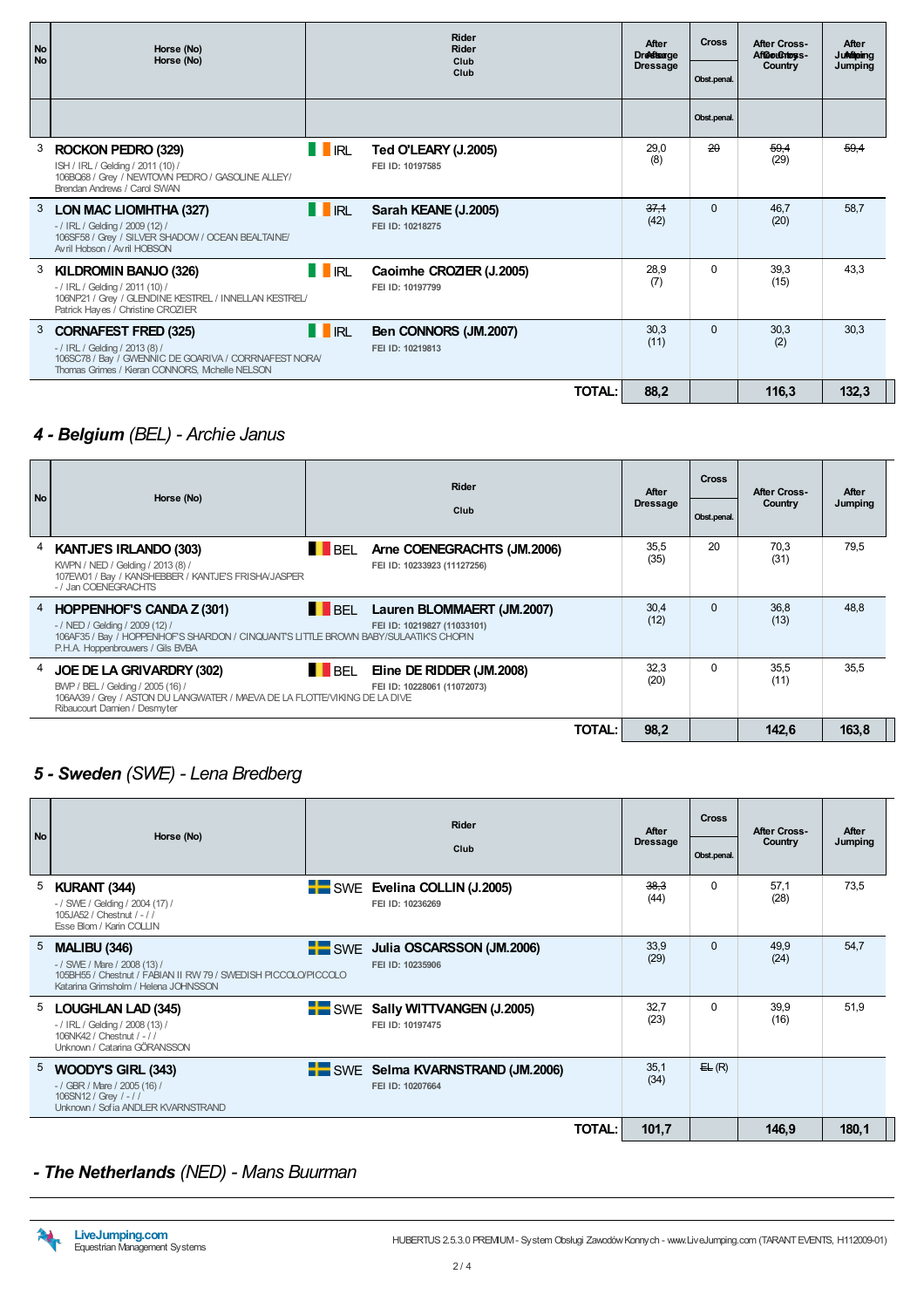| <b>No</b> |                                                                                                                                                                            | Rider<br>Horse (No) |                                                   | After           | Cross         | <b>After Cross-</b> | After   |  |
|-----------|----------------------------------------------------------------------------------------------------------------------------------------------------------------------------|---------------------|---------------------------------------------------|-----------------|---------------|---------------------|---------|--|
|           |                                                                                                                                                                            |                     | Club                                              | <b>Dressage</b> | Obst.penal.   | Country             | Jumping |  |
| <b>No</b> | Horse (No)                                                                                                                                                                 |                     | Rider                                             | After           | <b>Cross</b>  | <b>After Cross-</b> | After   |  |
|           |                                                                                                                                                                            |                     | Club                                              | <b>Dressage</b> | Obst.penal.   | Country             | Jumping |  |
|           | <b>ORCHID'S TIGERSUN (340)</b><br>- / NED / Gelding / 2003 (18) /<br>104SU11 / Chestnut / KANTJE'S CARLANDO / ORHID'S MERIANA/MILTON<br>van de Laar / Michel DE SMIDT      | $\blacksquare$ NED  | Kato DE SMIDT (J.2005)<br>FEI ID: 10202212        | 31.6<br>(17)    | $\Omega$      | 34,4<br>(6)         | 46.4    |  |
|           | HIP HOP (341)<br>BWP / BEL / Gelding / 2007 (14) /<br>104HH05 / Bay / KASHMR VAN SCHUTTERSHOF / DOMNIQUE/VALBLANK<br>Craene / R G WEENING, M F WEENING-BOLHUIS             | $\blacksquare$ NED  | Sophie WEENING (J.2005)<br>FEI ID: 10219033       | 30.4<br>(12)    | $\Omega$      | 30,4<br>(3)         | 30.4    |  |
|           | ROBIN HOOD (342)<br>- / NED / Gelding / 2010 (11) /<br>105PP05 / Bay / OOSTERBROEK FRANCOIS / KANTJE'S CAPRICE/KANTJE'S RONALDO<br>J. Teunisse-Beekmans / Ivy VAN DER KOLK | $\equiv$ NED        | Ivy VAN DER KOLK (J.2005)<br>FEI ID: 10203402     | 34,5<br>(31)    | $EL$ ( $FR$ ) | EL.                 | EL.     |  |
|           | <b>FERNHILL FIRST LADY (338)</b><br>$-$ / IRL / Mare / 2006 (15) /<br>105FV32 / Other / SEOIGEACH / ARAN SUZY/<br>Paul Timlin / Jeanine STEENTJES                          |                     | NED Senna VAN HOUTE (JM.2006)<br>FEI ID: 10169655 | 33,1<br>(25)    | E(E)          |                     |         |  |
|           |                                                                                                                                                                            |                     | TOTAL:                                            | 95,1            |               | 1064,8              | 1076,8  |  |

# - Denmark (DEN) - Peter T. Flarup

| <b>No</b> | Horse (No)                                                                                                                                                                                           |                    | Rider<br>Club                                                        | After<br><b>Dressage</b> | <b>Cross</b><br>Obst.penal. | After Cross-<br>Country | After<br>Jumping |  |
|-----------|------------------------------------------------------------------------------------------------------------------------------------------------------------------------------------------------------|--------------------|----------------------------------------------------------------------|--------------------------|-----------------------------|-------------------------|------------------|--|
|           | <b>GEDSAGERGAARDS ROBERTO (304)</b><br>- / DEN / Gelding / 2008 (13) /<br>106ST04 / Bay / -//<br>- / Ayoe CHRISTIANSEN                                                                               |                    | <b>EDEN</b> Petrea FREDSKOV CHRISTENSEN (J.2005)<br>FEI ID: 10236109 | 30,7<br>(14)             | 0                           | 49,5<br>(23)            | 49,5             |  |
|           | <b>HESTEKLEWA MELANIE (306)</b><br>$-$ / DEN / Mare / 2013 (8) /<br>106SP39 / Grey / -//<br>Fam. Kaas / Mai KAAS                                                                                     | $\blacksquare$ DEN | Maiken MEGLBY IVERSEN (J.2005)<br>FEI ID: 10220541                   | 32,5<br>(21)             | $\Omega$                    | 37,7<br>(14)            | 53,7             |  |
|           | HESTEKLEWA BE MY BEST SMOKEY (305) <b>EXAMPLE SIM KAAS (J.2005)</b><br>- / DEN / Gelding / 2011 (10) /<br>106EA73 / Other / - / /<br>FAMILIEN KAAS & HEMMINGSEN / Kennet HEMMINGSEN, Anne Marie KAAS |                    | FEI ID: 10177974 (1108635)                                           | 29,5<br>(10)             | E(E(R))                     |                         |                  |  |
|           | <b>ODDEN'S REPLAY (307)</b><br>- / DEN / Gelding / 2010 (11) /<br>106UU49 / Bay / PEDRO / ODDEN'S DAYTONNA/<br>Catherine B. Tsangaratos / Jannie Maria NIELSEN                                       | $F$ DEN            | Emilie NIELSEN (J.2005)<br>FEI ID: 10218989                          | 39,3<br>(46)             | 40                          | 118,9<br>(36)           | <b>WD</b>        |  |
|           |                                                                                                                                                                                                      |                    | TOTAL:                                                               | 92,7                     |                             | 206,1                   | 1103,2           |  |

## - Italy (ITA) - Zilla Clare Pearse

| <b>No</b> | Horse (No)                                                                                                                                                                 |                    | <b>Rider</b><br>Club                                          | After<br><b>Dressage</b> | <b>Cross</b> | <b>After Cross-</b><br>Country | After<br>Jumping |
|-----------|----------------------------------------------------------------------------------------------------------------------------------------------------------------------------|--------------------|---------------------------------------------------------------|--------------------------|--------------|--------------------------------|------------------|
|           |                                                                                                                                                                            |                    |                                                               |                          | Obst.penal.  |                                |                  |
|           | <b>CORRNAFEST BARNEY (336)</b><br>$-$ / IRL / Stallion / 2009 (12) /<br>105YW32 / Grey / MURPHY'S OSCAR / CORRNAFEST DOLLY/TULIRA ROBUCK<br>- / Giulia NICASTRI            | $\blacksquare$ ITA | Giulia NICASTRI (JM.2006)<br>FEI ID: 10167059 (FISE39878/E)   | 31.9<br>(18)             | 20           | 79.1<br>(32)                   | 87.9             |
|           | TULLIBARDS DONE AND DUSTED (334)<br>ISH / IRL / Gelding / 2006 (15) /<br>104PV82 / Bay / -//<br>- / Garzelli Marco                                                         | <b>T</b>           | Carlotta SACCHETTI (J.2005)<br>FEI ID: 10115311 (FISE64363/B) | 32,0<br>(19)             | $\Omega$     | 47,2<br>(21)                   | 51,2             |
|           | <b>CAMELOT DAMGAARD (332)</b><br>DWB / DEN / Stallion / 2005 (16) /<br>103QV43 / Bay / BEAUJOLAIS / CASTANIE DAWGAARD/SARNAU VENTURE<br>- / SILVER OAK REAL ESTATE COMPANY | $\blacksquare$ ITA | Leopoldo PETRINI (JM.2006)<br>FEI ID: 10221955 (FISE36683/A)  | 37,0<br>(40)             | EL (FR)      | FL.                            | FL.              |
|           | DOUGLAS (333)<br>$-1 - 1$ Gelding $/ 2011 (10)$<br>106MA33 / Grey / SHADOWS DUN / GLENISHEEN LASS/TULIRA ROBUCK<br>-/ MANNONI ALESSIO                                      | <b>THEFTA</b>      | Giulia MANNONI (JM.2006)<br>FEI ID: 10188306 (FISE50001/G)    | 32,7<br>(23)             | E(E(R))      |                                |                  |

HUBERTUS 2.5.3.0 PREMIUM- System Obsługi ZawodówKonnych - www.LiveJumping.com (TARANTEVENTS, H112009-01)